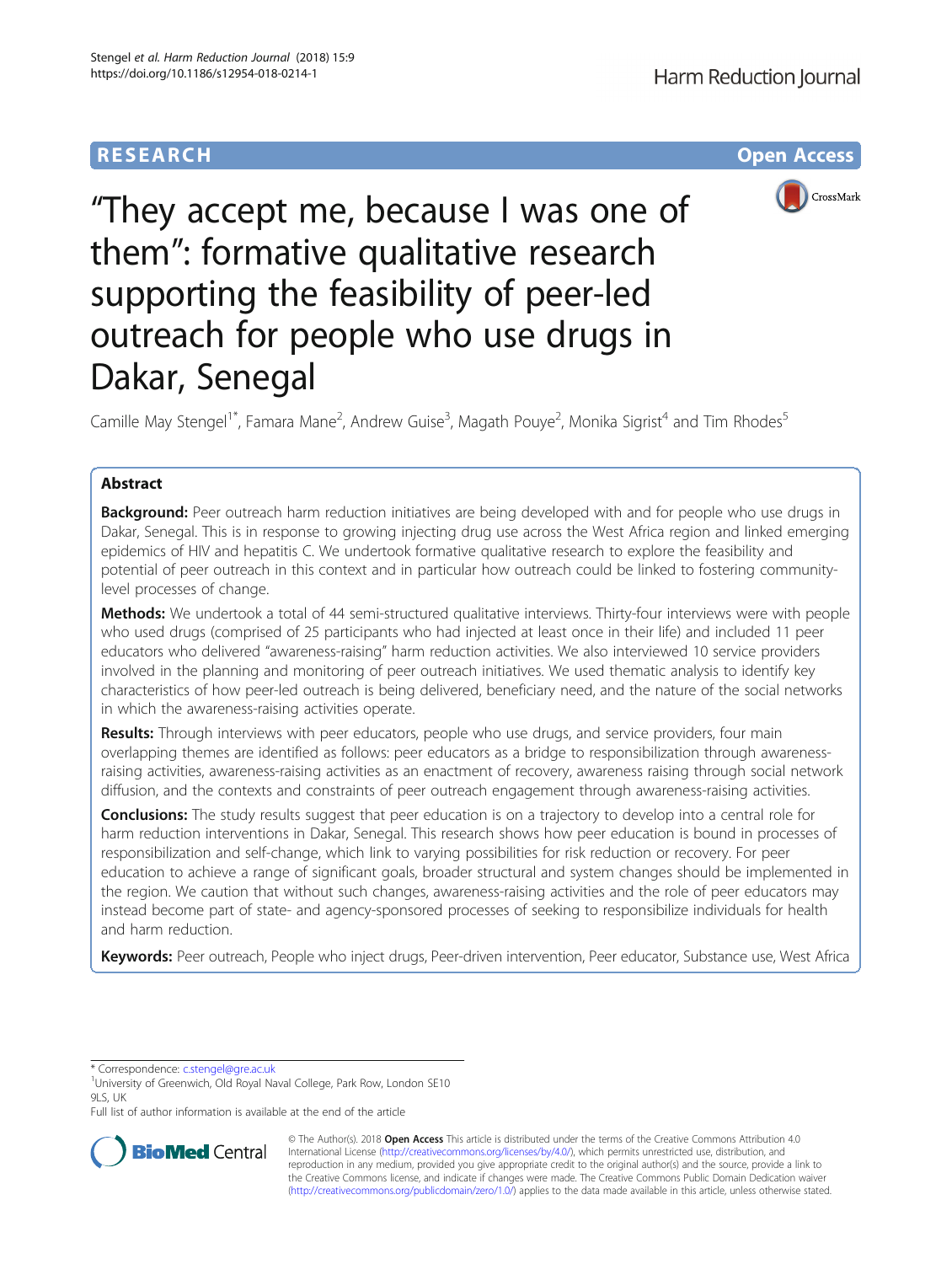## Background

Drug use is emerging as a public health challenge across West Africa, including the spread of HIV through intravenous drug use [[1](#page-9-0)–[8\]](#page-9-0). In Senegal, HIV prevalence among people who inject drugs is estimated at 5.2% and hepatitis C (HCV) at 23%, respectively [\[3](#page-9-0)]. Women who use drugs (both injectors and non-injectors) are estimated to have 13% HIV prevalence and 32% HCV prevalence, markedly higher than their male counterparts (at 3% HIV prevalence and 23% HCV prevalence) [[5](#page-9-0)]. Such high percentages suggest the need for effective responses to address the burden of blood-borne viruses among these subpopulations.

With injecting drug use documented in 28 African countries, and with increasing evidence of linked HIV epidemics in the Sub-Saharan region [[9](#page-9-0)–[14\]](#page-10-0), there is a shift towards the incorporation of harm reduction policies [\[15](#page-10-0), [16\]](#page-10-0). Harm reduction services such as needle and syringe exchange have been introduced in Senegal in the last few years. In the capital Dakar, the first statefinanced opioid substitution therapy (OST) program in West Africa opened in 2014 [[17](#page-10-0)]. In 2016, 110 people enrolled in the OST program [[3\]](#page-9-0). Such harm reduction interventions are linked to outreach efforts designed to foster awareness and facilitate access to care services, including through peer-based outreach initiatives.

Global evidence supports the development and scale-up of combination interventions in HIV prevention and treatment for key populations of people who use and inject drugs, of which outreach is a key delivery mechanism [[18](#page-10-0)–[21\]](#page-10-0). Outreach seeks to provide health services to vulnerable or hidden populations in the settings where they are located  $[22-24]$  $[22-24]$  $[22-24]$  $[22-24]$ . One aim of outreach is to encourage people to change what is seen as "risk behavior" associating with injecting drug use and adopt safer harm reduction strategies that aim to prevent the transmission of blood-borne viruses [[25](#page-10-0)–[27\]](#page-10-0). Outreach can also potentially offer a "bridge" of health and social care and support to affected communities and their needs [\[28](#page-10-0)–[30](#page-10-0)]. Outreach can thus be envisaged as a social intervention within broader structural intervention efforts to create "enabling environments" for change [[31](#page-10-0), [32\]](#page-10-0).

Peer-based outreach initiatives involve people with current or former experience of drug use in the design, delivery, and/or advocacy of outreach interventions [[18](#page-10-0), [24](#page-10-0)]. There is a growing body of evidence specifically in support of peer-based outreach approaches [\[33](#page-10-0)–[38\]](#page-10-0). Evidence supports a variety of models of peer-based outreach in initiating and sustaining community-level risk reduction, including what are known as "indigenous leader" and "peer-driven-intervention" models and "community health workers" [\[39](#page-10-0)–[41\]](#page-10-0). Peer-based intervention has the potential to promote a ripple of community-level change by encouraging diffusion of behavioral norms through peer social networks, with the aim of enabling people who use drugs and their peers to drive public health interventions [\[29,](#page-10-0) [42](#page-10-0)–[44](#page-10-0)]. However, in practice, the engagement of peers in outreach may not necessarily equate with a pathway of change oriented to community-level change.

The concern is that peer outreach may unwittingly further responsibility for health upon affected individuals and communities themselves rather than also orientate towards institutional and structural level changes [\[29](#page-10-0), [45\]](#page-10-0). This process, known as responsibilization, can place additional burden on those providing harm reduction initiatives such as outreach and may reach beyond the remit or capacity of the position and ignore the larger risk environment context [[46\]](#page-10-0). In the absence of structural change, and in the presence of often hostile social and economic environments, peer outreach may have perverse effects if the structural conditions in which it is delivered ration its potential [\[47](#page-10-0)]. This underscores the importance of situating the dynamics and potential linked to emergent peer-based outreach and also for exploring how peer outreach is experienced by those engaged in such interventions [[48](#page-10-0)].

Peer-led approaches are increasingly being promoted in low-income settings as part of developing newly emerging outreach initiatives as integral to the HIV response for people who inject drugs [[23,](#page-10-0) [49](#page-10-0)]. Peer "mentoring" has been shown as a promising HIV/AIDS awareness strategy in Senegal, although not in the context of harm reduction responses for people who inject drugs [[50](#page-10-0)]. As a response to this gap, we conducted formative qualitative research as part of an academiccommunity partnership to situate peer outreach potential in the local context of Dakar, Senegal. This partnership brought together Alliance Nationale des Communautés pour la Santé (ANCS) and the London School of Hygiene and Tropical Medicine (LSHTM) in collaboration with drug information and awareness center l'Association pour la promotion du Centre de sensibilisation et d'information sur les drogues Jacques Chirac de Thiaroye (APSCID) and a self-organized advocacy group of people who use drugs.

The focus of this research was the peer outreach interventions being developed through partnership with ANCS (a civil society organization focused on responding to HIV in Senegal) and APSCID. The intervention involved training the civil society organization workers and peer educators to reach people who use or inject drugs through engaged conversations about harm reduction, HIV testing, sexual health, legal issues related to drugs, and the building of capacity for change [\[51](#page-10-0)]. These engaged conversations in the field are conceived locally as "awareness-raising" activities, and the primary means through which peer educators outreach is envisaged to enact change is through such awareness-raising activities (see below). The aims of the research study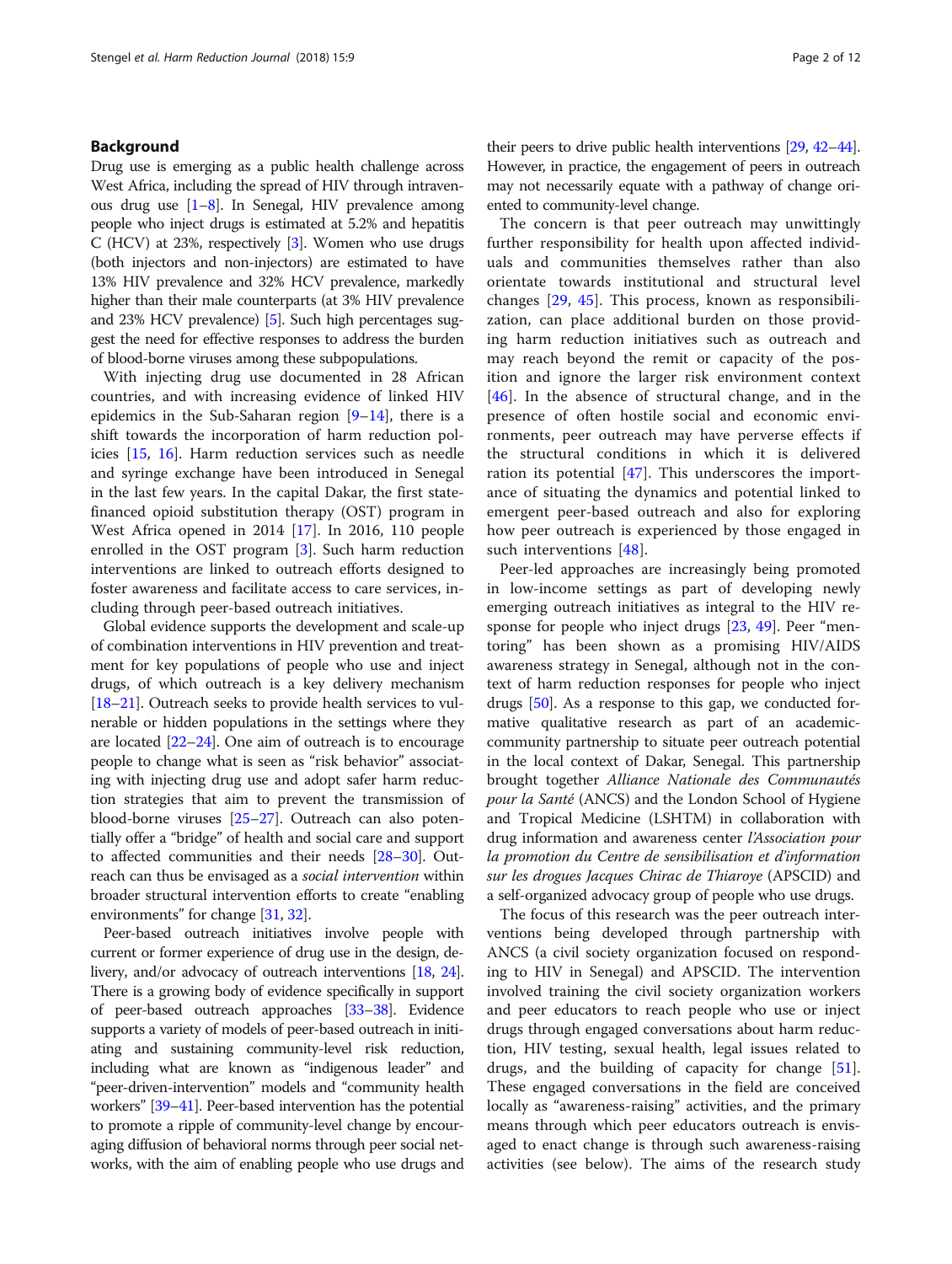were to assess the feasibility and potential of peer outreach in this context and in particular how awareness raising could be linked to fostering community-level processes of change.

### Methods

The study utilized qualitative methods in three different geographical sites in Dakar, Senegal. Semi-structured interviews with people who use drugs, peer outreach workers, and delivery stakeholders were conducted with the aim to develop an in-depth understanding of contexts and experiences of peer outreach. Data were generated across three districts where drug users' groups and/ or APSCIDs trained peer outreach workers to actively work in Dakar.

#### Data generation

Forty-four semi-structured interviews were conducted in July 2016. Please see Table 1 for more details of the participant categories. Some participants identified with more than one category. A total of 34 people who use drugs were interviewed: people who injected, smoked, and/or snorted the drugs heroin and/or cocaine (powder or crack), some in combination. Twenty-one people were enrolled in the methadone program. Two people stated they were HIV positive, and two other people disclosed that they had HCV. Eleven peer educators were also interviewed, 9 of whom identified as currently or formally using drugs. The average age of peer educators was 54 years old, and 9 of the 11 peer educators were men. In addition, the research team interviewed 10 service providers who were involved in the planning and monitoring of peer outreach. Two service providers also identified as peer educators.

Interviews were conducted using a guide structured around key domains of interest for the experience of drug use and outreach: drugs used, transitions in to and through modes of use of drugs, family and community context, health status, service access, and interactions

**Table 1** Participant categories. Total interviews  $= 44*$ 

|                        | People who<br>use drugs | Peer<br>educators | Service<br>providers |
|------------------------|-------------------------|-------------------|----------------------|
| Total                  | 34                      | 11                | 10                   |
| Of which               |                         |                   |                      |
| Are women              | 12                      | $\mathcal{P}$     | 3                    |
| Currently inject drugs | 19                      | 3                 | 0                    |
| Enrolled in methadone  | 21                      | 8                 | $\left( \right)$     |
| Are HIV positive       | 2                       | Ω                 | 0                    |
| Are HCV positive       | フ                       |                   | 0                    |
|                        |                         |                   |                      |

\*Some participants are identified in more than one of these categories. They are included in all the categories that participants identified with

between peer outreach workers and beneficiaries. Interviews were conducted in either French or Wolof by trained research assistants and interviewers.

## Data analysis

Data were transcribed from oral Wolof to written French, and then translated to English. As a team, we pursued thematic coding and analysis of the transcripts in French and English. Data was categorized according to broad a priori domains of interest, developed through a review of literature on peer outreach in harm reduction as well as codes inductively derived from initial reading of the data. Within these key categories, we further coded and then elaborated themes that linked codes across the data [[52,](#page-10-0) [53](#page-10-0)].

#### **Ethics**

The study received ethical approval from the Ministry of Health in Senegal and LSHTM. All participants provided informed consent and received 2500 CFA West African Francs (equivalent to about 4.29 USD) in acknowledgement of their time and to cover transportation costs. All names used in this article are pseudonyms.

#### Results

The feasibility and potential of peer outreach is explored in the findings through four overlapping themes: peer educators as a bridge to responsibilization through awareness-raising activities, awareness-raising activities as an enactment of recovery, awareness raising through social network diffusion, and the contexts and constraints of peer outreach engagement through awareness-raising activities. The relationship between these themes is illustrated in a conceptual map, outlined in Fig. [1](#page-3-0) [\[54\]](#page-10-0).

## Peer educators as a bridge to responsibilization through awareness-raising activities

As summarized in Table [2](#page-4-0), the key attributes of the role of a peer as voiced by peers were constituted as a combination of experiential knowledge, being socially connected, being trusted, being a leader, and having responsibility.

Experiential knowledge was cast as paramount, at once enabling a sense of understanding, shared and trusted connection, as well as legitimation in enacting or facilitating a responsibility to change:

Somebody who was with the fire and was burned in the fire with scars, is more capable to say to the others to 'avoid the burn' because he carries the marks. (Souleymane, peer educator)<sup>1</sup>

They accept me, because I was one of them: I was an injector, I injected myself, but now I'm taking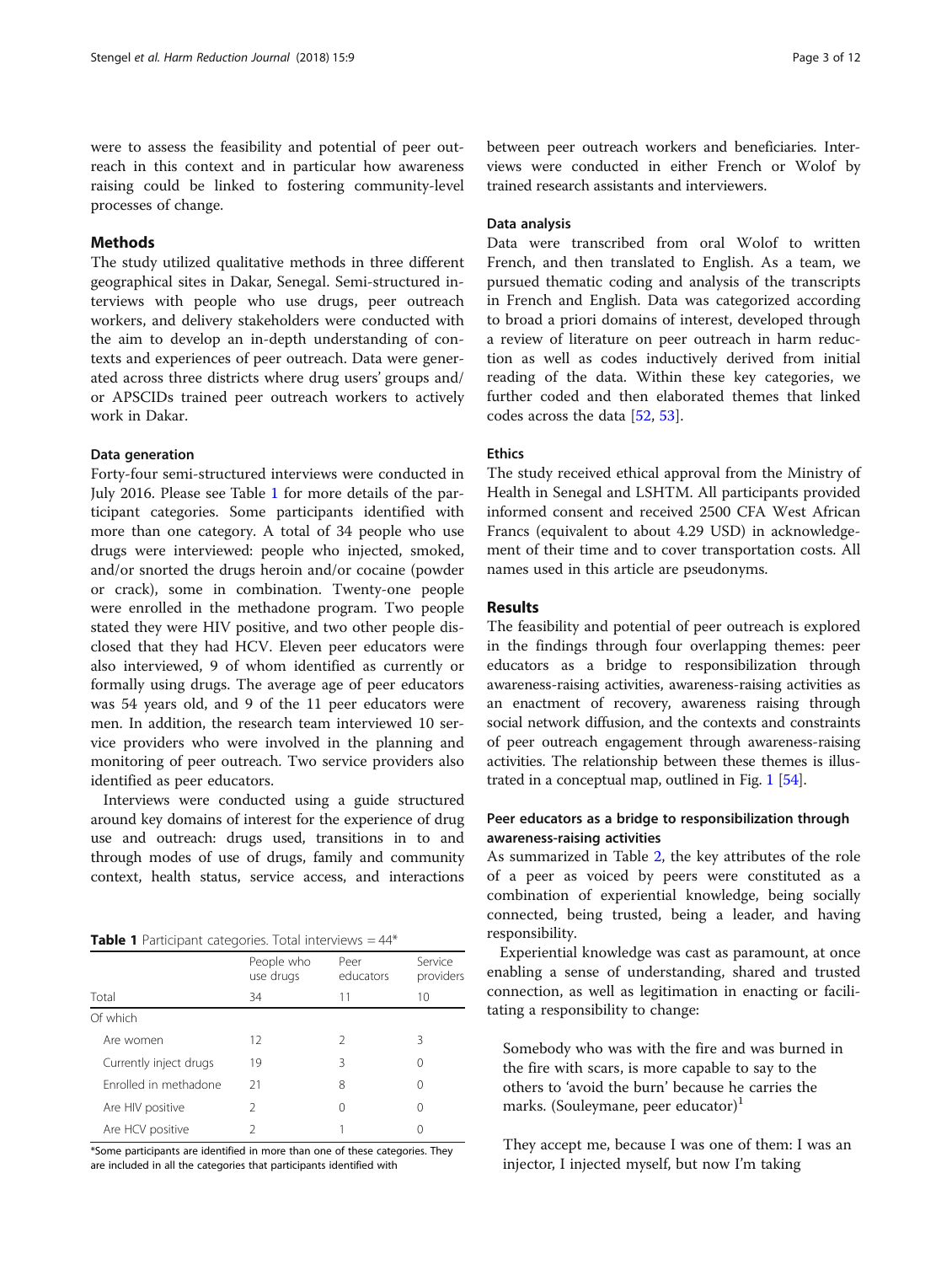<span id="page-3-0"></span>

methadone and we're fighting the same battle. We have the same problems. (Amanita, peer educator)<sup>2</sup>

Souleymane recognizes that his experience leads to the responsibility for others not to make the same mistakes—his "marks" are scars that remind him and others of his experience. Likewise, Amanita sees herself as "fighting the same battle" as other people who use drugs, although she "was" but no longer is "one of them." In pragmatic terms, such experiential knowledge and shared connection enables a bridge to communication and service provision, and many peer educators described themselves as being a "peer bridge." Service providers too recognized this role:

We can't integrate into this environment there [the drug using community]. We need a point of entrance. (Arame, local service provider)

Having the status of a peer bridge was presented as *legit*imating a role in the responsibilization of others in relation to their health and drug use. This included through demonstrating their own personal changes. Ablaye saw his peer role as showing promise to others by "preparing the way," so that the outreach intervention—described and constituted locally as a process of awareness raising—can take place. He said that "it's [the peer educators] who set the stage" for such awareness raising to occur through their presence as local peer leaders. In turn, Sakou and Ibrahim describe their experiential knowledge and the attributes this affords them almost as a form of currency to be exchanged. It is experience to be used as a means of responsibilizing others towards change, at the same time as enabling and reinforcing continued changes of the self for the better:

We can use the knowledge we have to sensitize them [people who use drugs] so that they stop or reduce the risks on the needle, their consumption. (Sakou, peer educator)

As the comment of one service provider also illustrates, peer education is at once a process of self and community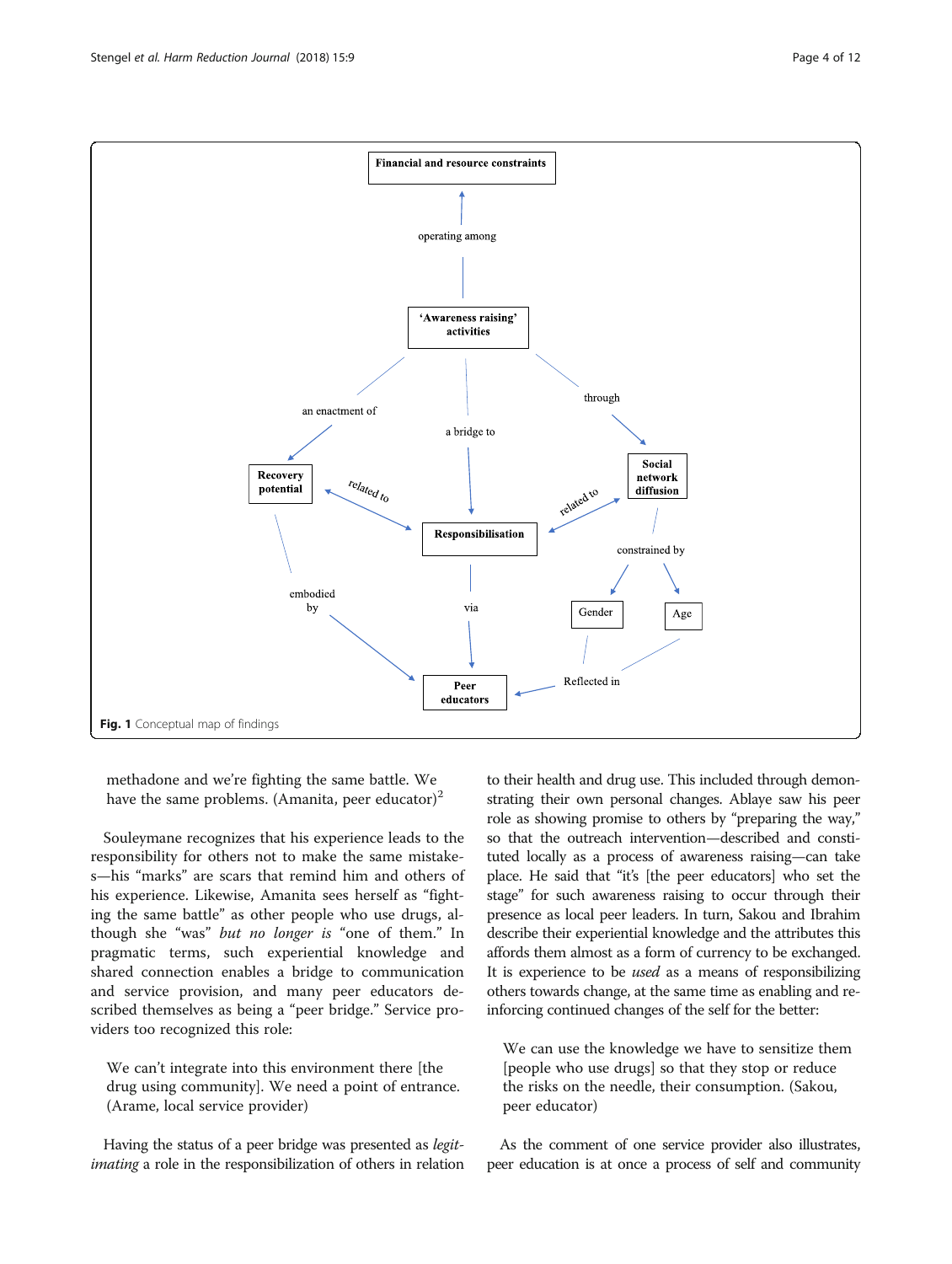#### <span id="page-4-0"></span>Table 2 Peer educator attributes

| Attributes of a<br>peer educator | Participant quotations                                                                                                                                                                                                                                                                                           |
|----------------------------------|------------------------------------------------------------------------------------------------------------------------------------------------------------------------------------------------------------------------------------------------------------------------------------------------------------------|
| Leadership                       | "troop leader" (Birame, peer educator)<br>"capacity as an ambassador" (Malik, service<br>provider)                                                                                                                                                                                                               |
| Socially<br>networked            | "peer educators can quickly mobilize their peers"<br>(Jakob, service provider)<br>"keep a loyal audience to sensitize" (Sakou, peer<br>educator)                                                                                                                                                                 |
| Trustful                         | "people have trust for peers" (Musa, peer educator)<br>"open, modest, trustful, understanding and<br>tolerant" (Abacar, currently injects drugs and is a<br>peer education beneficiary)                                                                                                                          |
| Tolerant                         | "tolerance, patience, doesn't get upset or<br>discouraged quickly, a good heart and helpful"<br>(Saul, peer educator)<br>"nice, tolerant, understanding, capable of helping<br>others" (Fatou, a woman who uses drugs and a<br>peer education beneficiary)                                                       |
| Knowledgeable                    | "teacher" (Babacar, currently injects drugs and is a<br>peer education beneficiary)<br>"educate others" (Ibrahim, peer educator)                                                                                                                                                                                 |
| Responsible                      | "because I tell myself I can't save the world. I can<br>bring my little stone, to be conscious of the dangers<br>they [people who use drugs] are facing." (Rose, peer<br>educator)<br>"tell other [drug users] what is good and what is bad"<br>(Tito, currently uses drugs and a peer education<br>beneficiary) |

responsibilization towards health. Arame sees peer educators as an opportunity to create

The links between HIV and drugs, [and] personal development – we [harm reduction services] have to show them [peer education beneficiaries] what they are, where they come from, what responsibilities they have in their lives. You really enhance personal development, self-esteem - all of which can really support an individual being, and [will be helpful] across their own responsibilities and their own commitments. (Arame, service provider)

For peer educator Birame, the benefits of awarenessraising activities are broader than health-related risk awareness and extend to the provision of social support. She says that peer educators "intervene where no one intervenes," providing assistance directly not only in relation to drug use but also in relation to family, financial, and other everyday life concerns. The context and capacity for this assistance is discussed in the last theme of our findings.

Awareness raising primarily involved facilitated group discussions concerning risk awareness and the exchange of information about referrals. Awareness raising fell within the larger outreach activities that also involved home visits, counselling, needle and syringe exchanges, condom distribution, and support in relation to legal social and welfare issues. These activities were provided together based on need, rather than one-by-one isolation.

While awareness raising was framed as an initiative of "harm reduction," peer educators were seen, and saw themselves, as key elements of a larger intervention that moved towards enabling abstinence from drug use. As described by Amar, peer education through awarenessraising activities was also envisaged as an indicator to promote addiction recovery and abstinence:

The peers [educators] who decide to help you, they can help you stop [using drugs] (Amar, who used to inject drugs).

We consider this theme of awareness raising by peer educators as an enactment of addiction recovery in the following subsection.

## Awareness-raising activities as an enactment of recovery

An emerging theme in the narration of peer education awareness raising as a site of responsibilization of self and of others is peer educator engagement as an act of addiction recovery potential. "Addiction recovery potential" is understood as manifestations of the process or journey to becoming a "recovered" person abstinent from drugs, such as engaging in awareness-raising activities, and are perceived to provide a source of hope to others currently using drugs or earlier along in their "journey." Babacar, who injects drugs and is a peer educator beneficiary, envisions peer outreach as a means of helping people who are "sick" overcome their drug dependence. He describes people who use drugs—as he does himself—as "someone who is sick who must be helped" indicating that "they should also be given the methadone".

Embodying self-recovery is the process to the enactment of addiction recovery potential in others, expressed through a disease model that views drug use as a "sickness." Recovered peer educators exemplify a lifestyle change that is perceived as desirable and aspirational for others. Peer educator outreach engagement reproduces self-recovery efforts which capacitate others to realize or see their recovery potential. This is in large part what makes awareness-raising activities valuable and meaningful. As peer educator Musa explains, potentiating others is self-affirming:

What I like in this job is the fact of educating, of advising other users who are still using. I have been there, I had the experience. They saw that I've changed. I made them aware. I pray to God that they will change, as I did. (Musa, peer educator)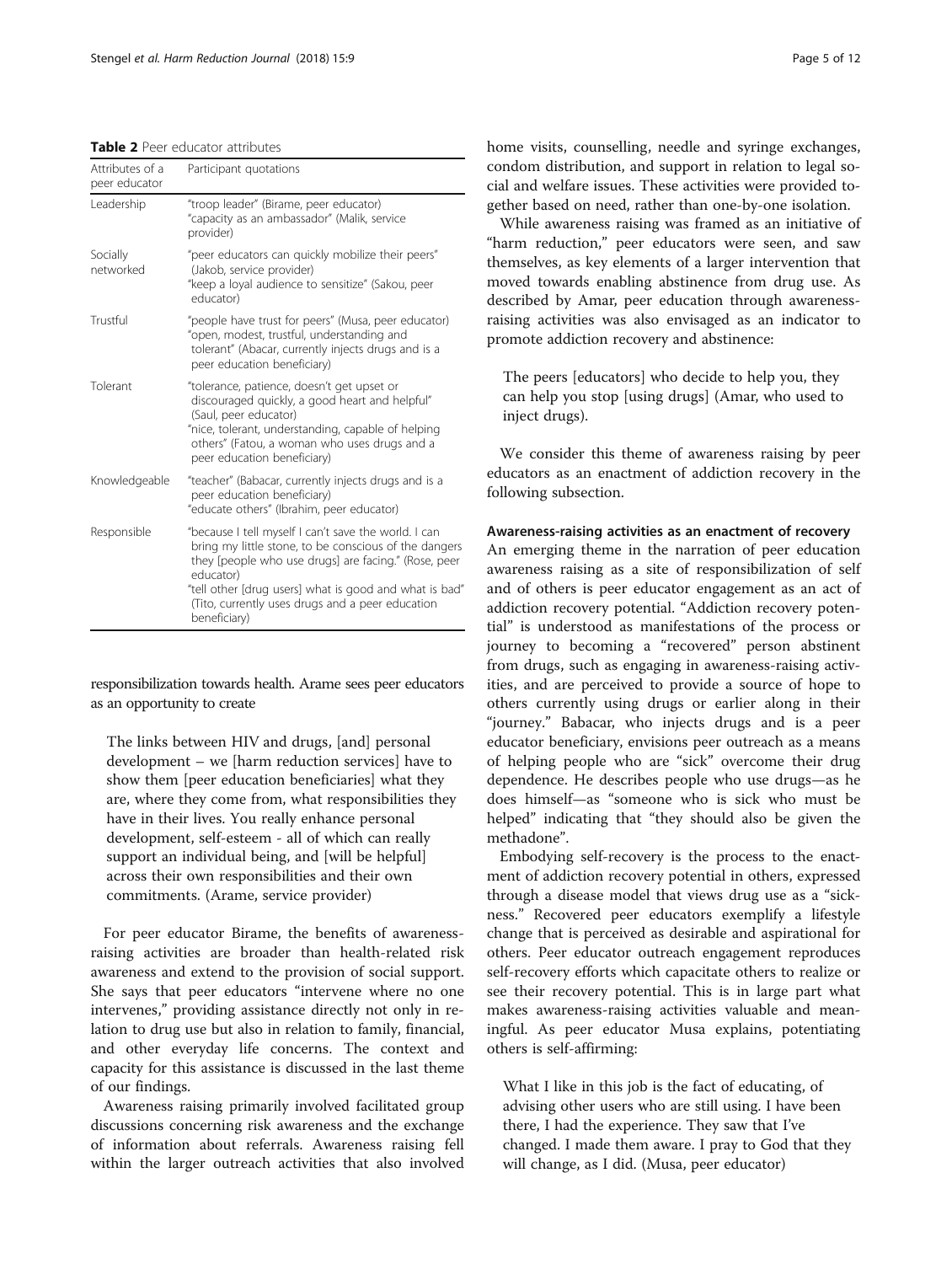Peer outreach, then, can be a first step towards recovery, extending beyond awareness raising in relation to information-giving about risk reduction. Peer educators afforded this particular meaning given peer educators' own experiences in having been sensitized to change through services involved in delivering the outreach intervention. Ibu, someone who used to inject drugs and is currently a peer educator, describes his sense of personal transformation through awareness raising affording his access to methadone treatment as follows:

I had a good situation, but as soon as I started using drugs, I found myself in a ridiculous situation. One day, a guy who was at [outreach delivery service], saw me so that I could quit using drugs, because I had lost a lot because of drugs. I lost my family, my friends, and my acquaintances. I went to the center, where I had training [as a peer educator]. Since then, I've changed, and I entered [methadone treatment]. Afterwards, I saw guys who were like me and who wanted to change, like they had seen that I changed, and they wanted to know where I had gone to be like that. I went to talk with them to make them know the path I used to get out [of using drugs]. (Ibu, peer educator)

Rather than a discourse of HIV prevention or harm reduction running parallel to an abstinence-oriented narrative of addiction recovery, peer outreach engagement operates locally as a site in which risk reduction fuses with recovery potential.

Awareness raising is specifically the potential of recovery, as some peer educators still use drugs, while others are on the methadone program and concurrently use stimulants like cocaine.

There are peers who use [drugs], it's true. There are some peers who take methadone, they educate and have discussion groups, but afterwards they use with them [the beneficiaries], they will buy [cocaine] rocks. (Emmanuel, peer educator)

Three peer educators explicitly stated that they were currently using drugs, while others alluded to continued drug use. Framing peer education as focused around recovery potential, such continued use may appear to be in contradiction with the goals of awareness-raising activities. However, the symbolic role of peer educators allowed them to be perceived as conduits of responsibilization and recovery to their social networks, regardless of the individual educator's actual drug use status.

## Awareness raising through social network diffusion

The behavioral change impact potential of peer outreach was envisaged as an effect of social network diffusion. Jakob, a provider of harm reduction services and coordinator of peer educator training, describes such change:

We have touched a lot of people who inject, which I believe also have touched other peers. I know if you touch the users on the ground and you talk to them about HIV awareness, awareness of hepatitis, how it is transmitted, how it should be avoided, where to go if infected, if you touch a set of drug users who participated in the ['awareness raising'] activities, I believe they will be able to effectively share the information. (Jakob, service provider)

Peer educators' awareness raising thus proceeded on the assumption that the awareness imparted will be shared within networked communities of people using drugs. At the same time, notions of "community" were multiple, both geographic and personal. Peer educator Souleymane, for example, described the personal benefits gained from his role as a peer educator being linked to his capacity to feel "useful, especially for my community." Here, peer outreach via awareness raising is envisaged as impacting on the community as defined by individual peer educators. The diffusion potential of awareness-raising outreach is indexed to the personal network connections, particularly peer educators and the contacts they have with people who use drugs. Babacar, for instance, describes his network of diffusion potential in relation to the people he uses drugs around:

Usually it's me only, sometimes with my buddies. Sometimes you come to buy and you find other people who had come to buy, and you stay because you know each other, since the smokers of [heroin] can know one another. We are one family; everyone knows the other. (Babacar, who injects drugs and is a peer educator beneficiary)

Similarly, Oumar describes his network as tightly bounded in relation to the house where he lived where groups of people used, bought, and sold drugs:

We were in [area in Dakar] in my elder brother; we can say that it was a smoking room. Only the Dieuki ['junkies'] were grouped there together. They met just to smoke, or buy or sell. Anyone who came there was considered a smoker. Even if you do not smoke they will say that you are a smoker. We were at least five people constantly [ … ] Sometimes we are ten persons even if the dealer come we are five, fifteen,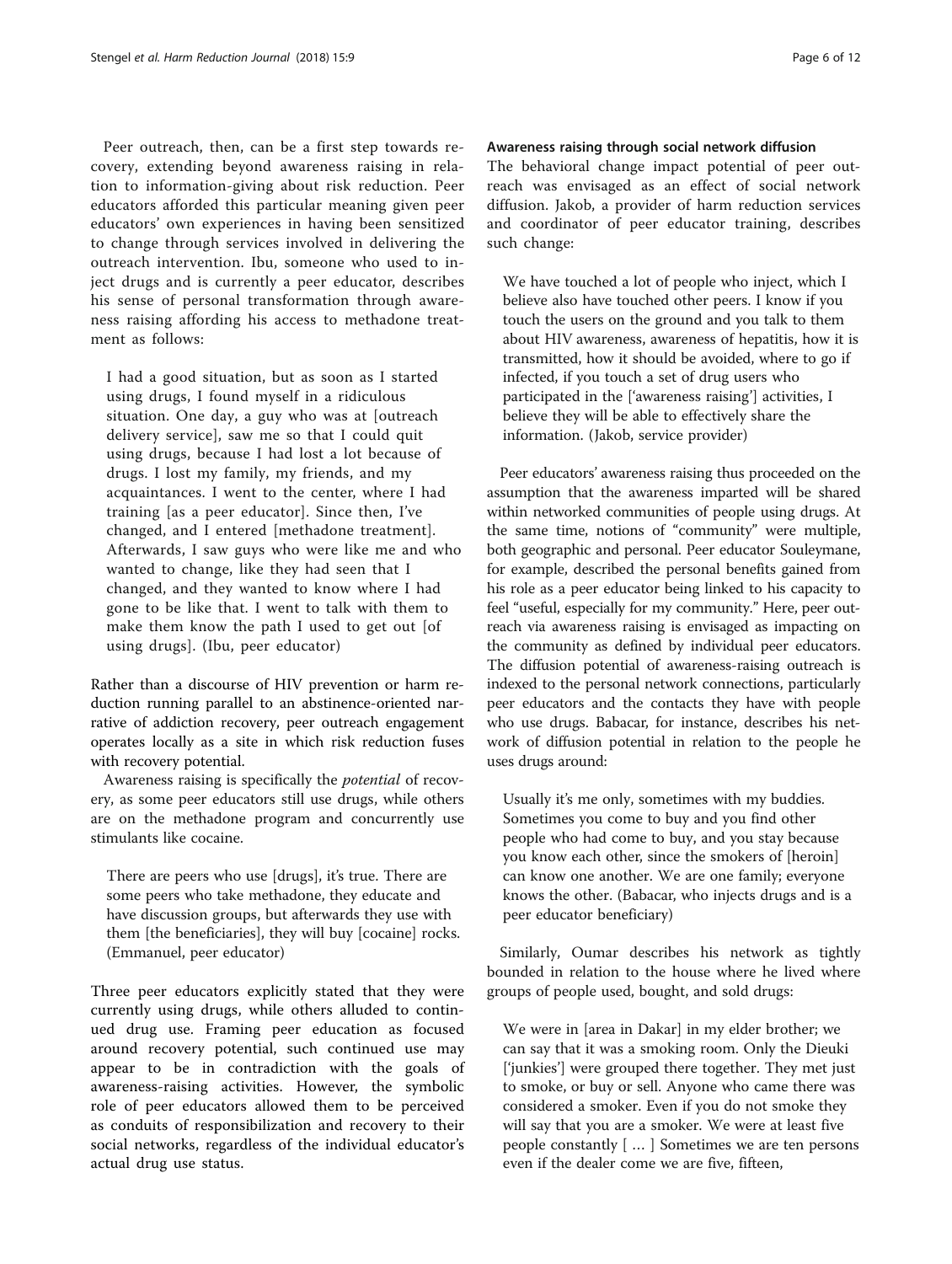sometimes, twenty people in one room. (Oumar, who injects drugs and is peer education beneficiary)

Importantly, the peer educators linked to peer outreach awareness-raising efforts were primarily, though not exclusively, older men who were former or current heroin users that had transitioned from heron injecting to smoking. Women and young people who used drugs were largely absent from the networks contacted through peer outreach efforts. Ablaye, felt it harder for the peer outreach intervention to reach women, in part because women who use drugs are more socially hidden:

If we tallied up the people that we look after [through 'awareness raising'], the women are in the minority, and yet there are female drug addicts who exist. Often, it's the families who don't accept them (Ablaye, peer educator)

Women who use drugs may be less connected to the injecting and smoking networks than their male counterparts, potentially limiting the reach awareness-raising activities through social network diffusion. Fatou, who currently smokes and injects drugs, explained, "I smoke in totally secrecy." While she associated with a larger network of people who use drugs, who may "help each other out," she accentuates that this larger network is not a community of "trust" and that her smoking of heroin and crack cocaine was always alone. The lack of networked connection to women who use drugs was corroborated by others. For instance, Kuta, a woman who currently injected drugs, had never heard of, or had any engagement with, the peer outreach intervention.

Similarly, it was acknowledged that the peer education intervention was not connecting up with younger people involved in drug use. This does not mean that young people using drugs do not exist locally, it is more the case that the peer outreach intervention had its connections with other networks of (older, male) people who use drugs, which made reaching young people who use drugs difficult. Service provider Malik, who provides employment skills training for former people who use drugs, identifies how it is challenging to recruit people under 40 years old:

The difficulty we have concerning this training, is that we have a target population that is not very young [...] at 25 years you are still very young, you want to enjoy yourself [ … ] but when you are 40 and 45 years old, you become aware and think it is time to stop [drugs]. (Malik, service provider)

In addition, those working as peer educators, especially those engaging in a process of recovery from addiction,

may have become socially or materially distanced from those with whom they have networked connections. This could partially explain why most peer educators were over 50 years old and mainly men—they were simply not connected with different iterations and new social networks of drug use in Dakar. In this context, reaching more diverse populations of people who use drugs like young people and women were one of the challenges in awareness-raising activities.

## The contexts and constraints of peer outreach engagement through awareness-raising activities

Linked in large part to the underlying context of poverty for people who use drugs, the potential for financial assistance was an integral part of peer education through awareness-raising activities. Financial assistance was commonly provided on an informal basis by peer educators to beneficiaries of the outreach intervention. Peer educator Emmanuel saw providing financial assistance to beneficiaries outside of the talks as "part of the job." He explained how

Only just today, a [person who uses drugs] stopped me because he wanted to use, but did not have enough money, so I gave it to him. That's part of the job, too. There are peers who do it [give money], there are others who don't. But when you help them, they thank you. When you don't help them, they say nothing to you. Every time you listen to their conversations, you will know who helps them and who doesn't. And they ask you for money all the time. (Emmanuel, peer educator)

Peer educators were officially offered cash reimbursements from the organizations running the awarenessraising activities. These reimbursements were designed to be sufficient to cover the costs of their transportation (between 2000 and 5000 CFA, around 3.40 to 8.50 USD).

Aside from transportation reimbursement, the peer educator role was ostensibly a voluntary position. The beneficiaries of peer outreach were aware of the voluntary nature of peer education. Service provider Malik described how peer educators were told during their awarenessraising delivery training

They are always told that the activities which we undertake concerning this program, if they manage to seek something they should go with their own funds (italics added).

The role of a peer educator was not a viable job opportunity, but an altruistic way to occupy a leadership position of sharing harm reduction information to their social networks. Fatou, who smokes and injects drugs,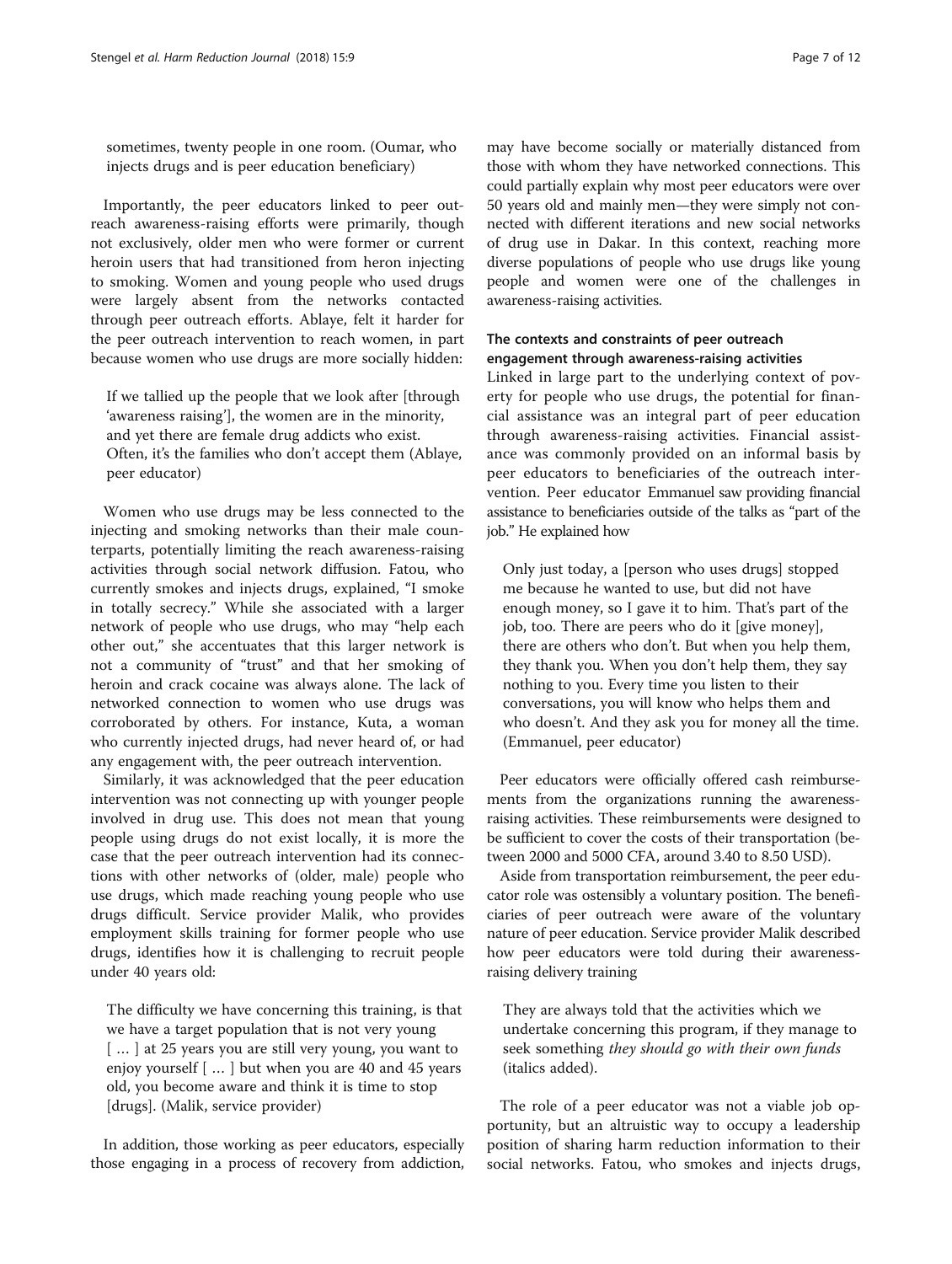recognized that peer educators do not receive adequate compensation for their activities, asserting

Yes, [the peer educator] gives me some money. That's why I say that they should be [financially] supported, too.

Material context is thus a key dynamic affecting engagement in peer outreach, both from the perspective of providers and receivers of the intervention.

Findings also point to peer educators having to navigate beneficiary needs and demands which extend beyond the capacities that the low-resource outreach services can provide. Peer educator Rose valued the supportive aspects of peer education work, but found that she could not fulfil the different roles that people who use drugs need. Here, she notes how the peer outreach intervention is limited in relation to the extent of medical expertise and services it can offer:

I always say when I give talks and run support groups: I am not a doctor; I am not a doctor. Sometimes they pull you aside to tell you all their problems. Or they just give you a prescription, and you see really embarrassing situations. You're handcuffed, you can't act, there's no more support. That's a big gap. (Rose, peer educator)

Other peer educators confirmed that they provided support directly to beneficiaries on a voluntary basis over and above that delivered formally through the outreach intervention. Service provider Youssou, for example, provided some medical care and prescriptions to beneficiaries who could not pay. This service extended beyond the boundaries of peer education, but was provided as a response to beneficiary's needs. Such a finding suggests the need to support a widening of the peer education intervention beyond the current awareness-raising activities.

As noted above, the peer outreach awareness-raising sessions emphasized information giving and awareness raising as a means of facilitating risk reduction and behavior change. The provision of new needles and syringes were made available post-awareness-raising sessions for free from peer educators directly or via linked health care services, but distribution was limited based on variable availability. Service provider Djibo acknowledged how

In the past there was not a system of collecting syringes for being incinerated. The user injected themselves and threw the syringe unconsciously

However, he explained that through the awarenessraising talks, the service providers and peer educators introduced the idea of safely discarding and disposing of syringes. Service provider Arame identified "the distribution of syringes" as a main area of improvement for awareness-raising activities.

In addition to the need to scale-up needle and syringe distribution as an integrated part of outreach, peer educator accounts in this research and recent studies in Canada point to a need for harm reduction materials for smokers of crack cocaine [\[55\]](#page-10-0). Both Fatou and Modou described how they made their own pipes for smoking crack cocaine. Oumar, who smoked as well as injected, explained how in his network of people who used drugs

The pipe is often shared. They [the peer educators] often tell us that this is not hygienic to share the same pipe, that we each must have his [own] pipe.

As with HIV risk and prevention linked to needle and syringe sharing, the intervention's change potential is indexed to its capacity to provide the material means for change.

Lastly, some accounts suggest that the overall aims and emphasis of the intervention was framed by the coordinating agencies rather than through the involvement of the individual peer educators themselves. While peer educators played a key role in delivering awareness raising, they felt themselves less responsible for creating the content that they shared with their imagined community of peers. Peer educator Emmanuel commented on the development of the topics and educational messages framing peer outreach awareness-raising sessions as "there's nothing that we [peer educators] invent or create for ourselves."

It was also noted that networks of people who use drugs locally were not explicitly included in the design of the field manuals used to guide the content of peer outreach intervention. Here then, the intervention potentially acts as a site of responsibilization of peer educators to communicate particular educational messages and change (drawing on narratives of self-empowerment and recovery as described above) but without fully enabling their involvement to mediate how the peer outreach awareness raising is designed and delivered.

## **Discussion**

The results of this study help facilitate understanding of the experiences and contexts for peer-based outreach for harm reduction in Dakar, Senegal. These results suggest particular opportunities for peer education to have community-wide effects in Dakar while also recognizing the potential for peer outreach to become a process of seeking to responsibilize vulnerable individuals for their health in the absence of broader supportive systems change.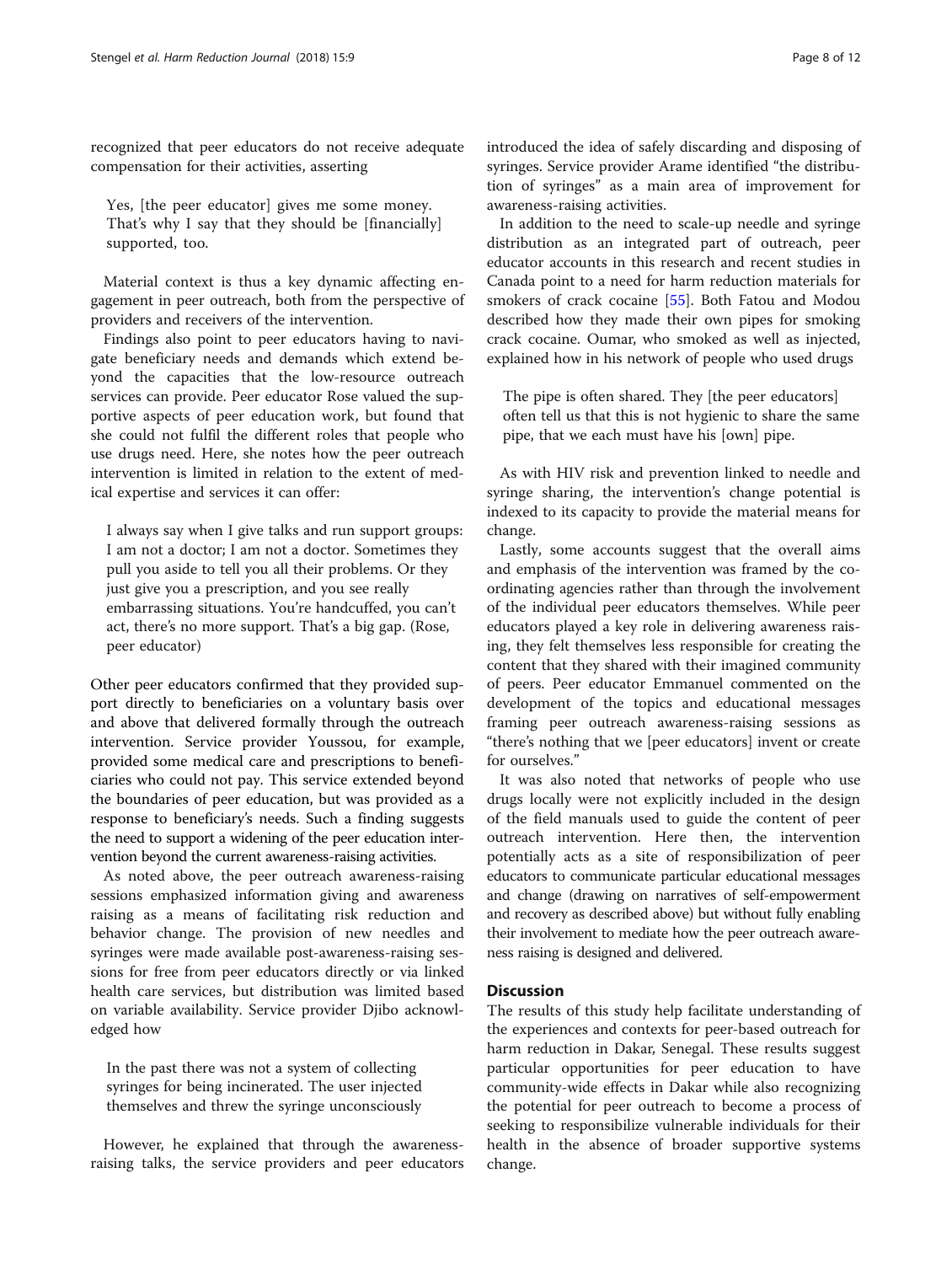A feature of peer-led educators in Dakar was described by peers and beneficiaries alike as involving particular trusting relationships, and moreover, that this trust is generated and grounded in valuing of shared experience [[56,](#page-11-0) [57\]](#page-11-0). Peer educators occupy the unique position simultaneously transcending those in the community through the process of responsibilization. Through the medium of awareness-raising activities, and as a result of their (perceived or real) "reformed" risk behavior, peer educators both shared experiences but are also burdened with the responsibility of communicating behavior change to networks of people who used drugs, as well as presenting themselves as ambassadors of change on the road to recovery.

The role of a peer educator is also a process of modelling a non-stigmatized identity, and so demonstrating how drug use can form part of a process of being accepted within a community [[30\]](#page-10-0). The role of bridge for peer outreach workers then refers not only to a metaphor for covering a previously impassible physical obstacle, but also in providing a route to which people using drugs can re-identify with a broader community [[24\]](#page-10-0). The results from the study show how awarenessraising activities through peer educators goes beyond a linear process of diffusing through a social network, and instead fosters a broader de-stigmatization of people who use drugs and their meaningful involvement in interventions, thus creating conditions for community building [\[29](#page-10-0), [31\]](#page-10-0).

The context for peer education shaped the potential for achieving certain goals and reaching social networked groups of people who use drugs. Specifically, the orientation of awareness raising was aligned with messages of a bio-medical context of recovery and peer educators' embodiment of a reformed person who used drugs [\[58](#page-11-0), [59](#page-11-0)]. Such explicit emphasis on recovery creates opportunities and potential as it relates to some experiences of drug use, while limiting others. This could be linked to harm reduction and peer education being a nascent (yet growing) discourse within Senegal, [[3,](#page-9-0) [5](#page-9-0), [50](#page-10-0)] alongside and overlapping with efforts to support recovery and abstinence. The underlying focus of recovery and drug treatment may then limit the potential for peers to engage with people not aligned to these goals, and therefore limit the scope and reach of diverse harm reduction interventions [\[60](#page-11-0), [61](#page-11-0)].

The prospect for diffusion of risk reductive norms through a social network is potentially limited by processes of social distance and identity that lead to limited network contact. Findings from this study reveal how young people and women were seen as having limited contact with the peer educators, who were predominantly older men. Physically and culturally apparent notions of identity and their effect may be exaggerated in their influence, when such differentiation becomes inevitable through other processes. Findings from this study suggest that peer educators should be diversified to include more diverse age and gender representation among people who use drugs, who might have different needs than those currently acting as peer educators [[62](#page-11-0), [63\]](#page-11-0). Given the higher rates of HIV among women who use drugs in Senegal in a previous study, future peer educator recruitment and outreach should be focused on a gender inclusive approach [[5](#page-9-0)].

These discursive constructs come within material constraints. The specific limited availability of needles and syringes is hinting at the broader resource constraints in which supplies are constrained, not responding to varying needs such as smokers, and indicative of experiences of poverty within the larger risk environment [[46](#page-10-0)]. Constraints also resulted in financial expectations not matching economic reality, suggesting the need for longterm sustainable funding for awareness-raising activities and to adequately support peer educators [\[64\]](#page-11-0). The responsibilization of people to change their own risk behaviors, while ignoring the lack of sustainable and farreaching structural supports, perpetuates a risk environment among people who inject drugs in Senegal.

There are important limitations to this study. Potentially, a loss of nuance occurred in the data due to the translation between spoken Wolof, written French, and written English. Attempts to mitigate this included analysis of French transcripts by fluent Wolof speakers, transcribers' cross-checking audio recordings when context was unclear, and an iterative feedback loop between English and French analysis team to clarify any potential inconsistencies. As the data from this qualitative research was part of a feasibility study, all findings should be interpreted with caution and not assume representation of all people who use and especially people who inject drugs in Senegal. The small sample size and degree of familiarity between some participants means other people's voices were not heard. That being said, the interviews with people who inject drugs and health care providers present a salient depiction of the lives and needs of peer outreach in Dakar.

## Conclusions

Data from this qualitative research, the first of its kind in Senegal, reveals a composite picture of peer education outreach that is both community driven and an indirect function of responsibilization. If sustainable financing and collaboration with groups who represent people who use drugs continues, there is promising potential for peer education and awareness raising to be expanded and further developed into meaningful harm reduction practice for a diverse range of the population of people who use drugs. However, the findings also point to how peer educators may become the focus of expectations—for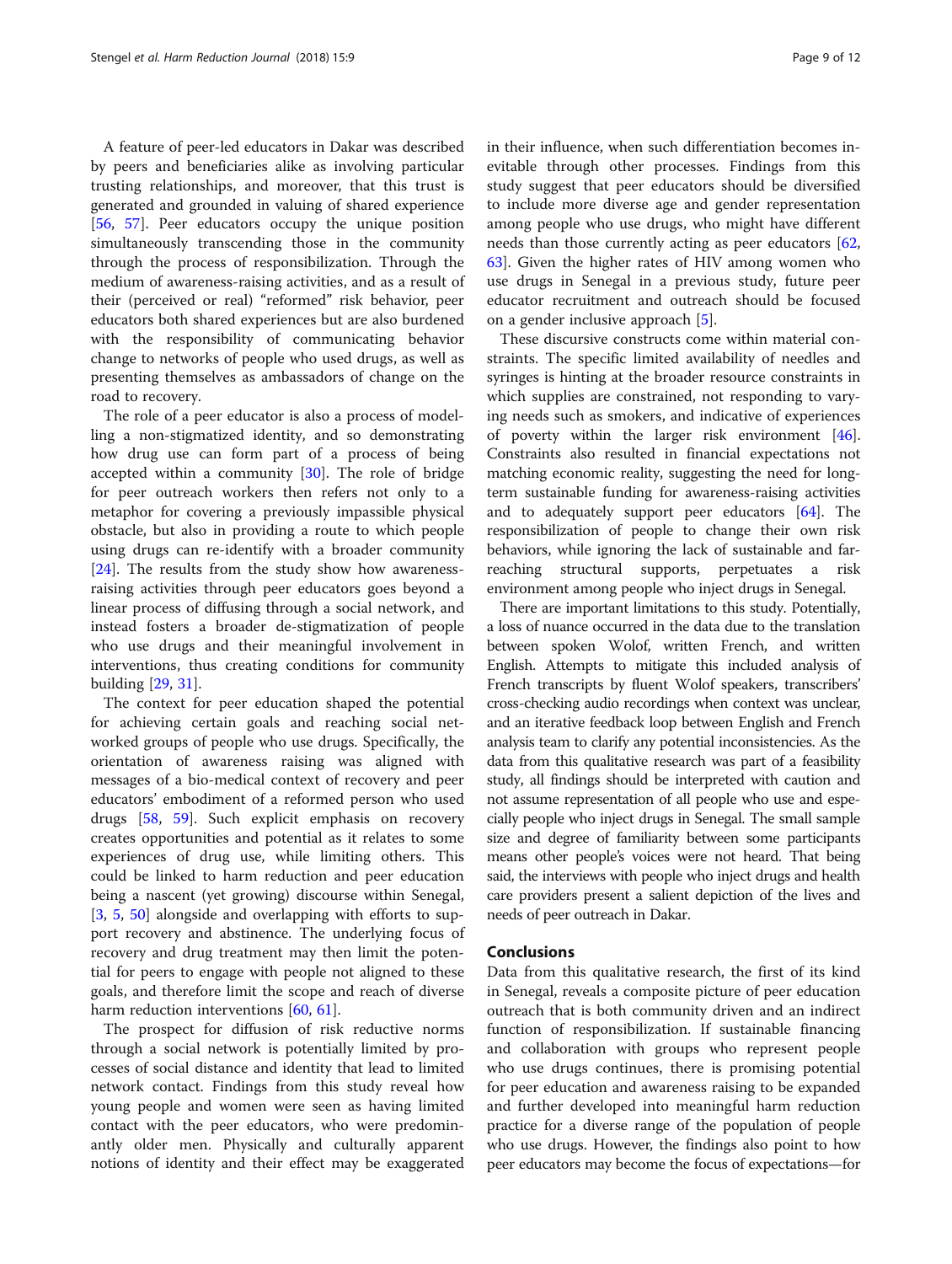<span id="page-9-0"></span>services, for resources—that are unable to be met in the absence of broader system and structural changes, themselves contingent on a massive increase on resource availability in Senegal.

## **Endnotes**

<sup>1</sup>This quote is a metaphor alluding to a popular Wolof proverb, which roughly translated into English is "only he who tastes it can describe it." <sup>2</sup>

<sup>2</sup>Participants in this study are referred to as the following classifications: person who used to inject drugs, person who injects drugs, person who used to use drugs, person who uses drugs, peer educator, and local service provider. These labels are not meant to be all encompassing or stigmatizing to the individual, but to categorize their main role(s) within this study in a streamlined manner. We have avoided the use of acronyms in an attempt to mitigate any stigmatization potentially associated with the categories.

#### Abbreviations

ANCS: Alliance Nationale des Communautés pour la Santé; APSCID: l'Association pour la promotion du Centre de sensibilisation et d'information sur les drogues Jacques Chirac de Thiaroye; CFA: Communauté Financière Africaine (African Financial Community); HCV: Hepatitis C virus; HIV: Human immunodeficiency virus; USD: United States dollar

#### Acknowledgements

Firstly, we would like to thank all the research participants. A big thank you to all those involved in the research from the following organizations: ANCS, APSCID, SEV, and UCAD. Specifically, the following people played important roles in the research process: Barra Lamine Fall, Abdoulaye Diouf, Moustapha Mbodj, Jean Marie Moise, Ossenyou Ba, and Professor Sylvain Faye. A special thank you to field researchers Khady Dia, Massamba Diakhate, Abo Diagne, Hawa Abou Lam, Maloum Ndiaye, Ossenyou Ndiaye, and Pap Malick Sene. This article is dedicated to the memory of Mame Fatou Sonko.

#### Funding

This research was funded by grant MR/M026582/1 through the UK Medical Research Council, the UK Department for International Development under the MRC/DFID Concordat agreement, in partnership with the European and Developing Countries Clinical Trials Partnership program supported by the European Union.

#### Availability of data and materials

Anonymized transcripts and coded content are located in secure digital storage files at LSHTM.

#### Authors' contributions

AG, TM, FM, and MP conceived and designed the study. CS, AG, TM, and MG trained fieldworkers in the qualitative interview methods. FM and MP supervised the data collection. CS and AG performed the qualitative analysis and drafted the manuscript. FM, MP, MG, and TR provided critical input into the manuscript. Final approval was sought from all co-authors.

#### Ethics approval and consent to participate

The review boards at the Ministry of Health Senegal (reference SEN16/12) and London School of Hygiene and Tropical Medicine (reference 10592) granted ethical approval for the research described in this article. Informed consent was completed for all participants (aged 18 and older) prior to conducting the research.

#### Consent for publication

Not applicable, as participants' information is anonymized.

#### Competing interests

The authors declare that they have no competing interests.

## Publisher's Note

Springer Nature remains neutral with regard to jurisdictional claims in published maps and institutional affiliations.

#### Author details

<sup>1</sup>University of Greenwich, Old Royal Naval College, Park Row, London SE10 9LS, UK. <sup>2</sup>Alliance Nationale des Communautés pour la Santé, Cité Keur Gorgui Villa 41, 10297 Dakar, Senegal. <sup>3</sup>Addison House, Guy's Hospital, King's College London, London SE1 9RT, UK. <sup>4</sup>International HIV/AIDS Alliance Preece House, 91-101 Davigdor Rd, Brighton BN3 1RE, UK. <sup>5</sup>London School of Hygiene and Tropical Medicine, 15-17 Tavistock Place, London WC1H 9SH, UK.

# Received: 16 October 2017 Accepted: 18 February 2018

#### References

- 1. Aning K, Pokoo J. Drug trafficking and threats to national and regional security in West Africa: WACD background paper no. 1. West Africa Commission on Drugs and the Kofi Annan Foundation. 2013. [http://www.](http://www.globalcommissionondrugs.org/wp-content/uploads/2017/02/Drug-Trafficking-and-Threats-to-National-and-Regional-Security-in-West-Africa-2013-04-03.pdf) [globalcommissionondrugs.org/wp-content/uploads/2017/02/Drug-](http://www.globalcommissionondrugs.org/wp-content/uploads/2017/02/Drug-Trafficking-and-Threats-to-National-and-Regional-Security-in-West-Africa-2013-04-03.pdf)[Trafficking-and-Threats-to-National-and-Regional-Security-in-West-Africa-](http://www.globalcommissionondrugs.org/wp-content/uploads/2017/02/Drug-Trafficking-and-Threats-to-National-and-Regional-Security-in-West-Africa-2013-04-03.pdf)[2013-04-03.pdf.](http://www.globalcommissionondrugs.org/wp-content/uploads/2017/02/Drug-Trafficking-and-Threats-to-National-and-Regional-Security-in-West-Africa-2013-04-03.pdf) Accessed 30 Oct 2015.
- 2. Asher AK, Hahn JA, Couture MC, Maher K, Page K. People who inject drugs, HIV risk and HIV testing uptake in Sub-Saharan Africa. J Assoc Nurses AIDS Care. 2013;24(6):e35–44.
- 3. Ba I. Drugs and infection risks: challenges and prospects for West Africa—the Senegalese experience. Open Society Initiative for West Africa [OSIWA]. 2016. [http://www.osiwa.org/publication/drugs-infection](http://www.osiwa.org/publication/drugs-infection-risks-challenges-prospects-west-africa-senegalese-experience)[risks-challenges-prospects-west-africa-senegalese-experience/.](http://www.osiwa.org/publication/drugs-infection-risks-challenges-prospects-west-africa-senegalese-experience) Accessed 15 Dec 2016.
- 4. Csete J, Sanchez C. Telling the story of drugs in West Africa: the newest front in a losing war? Policy Brief 1. Global Drug Policy Observatory, Swansea University; 2013. [https://www.swansea.ac.uk/media/](https://www.swansea.ac.uk/media/GDPO%20West%20Africa%20digital.pdf%20FINAL.pdf) [GDPO%20West%20Africa%20digital.pdf%20FINAL.pdf.](https://www.swansea.ac.uk/media/GDPO%20West%20Africa%20digital.pdf%20FINAL.pdf)Accessed 30 Oct 2015.
- 5. Leprêtre A, Ba I, Lacombe K, Maynart M, Toufik A, Ndlaye O, Toure Kane C, Gozlan J, Tine J, Ndoye I, Raguin G, Girard PM. Prevalence and behavioural risks for HIV and HCV infections in a population of drug users of Dakar, Senegal: the ANRS 12243 UDSEN study. J Int AIDS Soc. 2015;18(1):19888. [https://doi.org/10.7448/IAS.18.1.19888.](https://doi.org/10.7448/IAS.18.1.19888)
- 6. MacAllister JD, Sherwood J, Galjour J, Robbins S, Zhao J, Dam K, Grosso A, Baral S. A comprehensive review of available epidemiologic and HIV service data for female sex workers, men who have sex with men, and people who inject drugs in select West and Central African countries. J Acquir Immune Defic Syndr. 2015;68(Suppl 2):S83–90.
- 7. Papworth E, Ceesay N, An L, Thiam-niangoin M, Ky-zerbo O, Holland C, Dramé F, Grosso A, Diouf D, Baral S. Epidemiology of HIV among female sex workers, their beneficiaries, men who have sex with men and people who inject drugs in West and Central Africa. J Int AIDS Soc. 2013;16(4Suppl 3): 18751. <https://doi.org/10.7448/IAS.16.4.18751>.
- 8. West Africa Commission on Drugs. Not just in transit; drugs, the state and society in West Africa. West Africa Commission on Drugs, Kofi Annan Foundation. 2014. [http://www.globalcommissionondrugs.org/wp-content/](http://www.globalcommissionondrugs.org/wp-content/uploads/2017/02/WACD_En_Report_WEB_051114.pdf) [uploads/2017/02/WACD\\_En\\_Report\\_WEB\\_051114.pdf.](http://www.globalcommissionondrugs.org/wp-content/uploads/2017/02/WACD_En_Report_WEB_051114.pdf) Accessed 30 Oct 2015.
- 9. Bouscaillou J, Evanno J, Prouté M, Inwoley A, Kabran M, N'Guessan T, Djé-Bi S, Sidibé S, Thiam-Niangoin M, N'Guessan BR, Nlanchetiére P, Luhmann N. Prevalence and risk factors associated with HIV and tuberculosis in people who use drugs in Abidjan, Ivory Coast. Int J Drug Policy. 2016;30:116–23.
- 10. Kurth A, Cleland E, Des Jarlais CM, Musyoki DC, Lizcano H, Chhun JA, et al. HIV prevalence estimated incidence, and risk behaviors among people who inject drugs in Kenya. J Immune Defic Syndr. 2015;70:420–7.
- 11. Matiko E, Khatib A, Khalid F, Welty S, Said C, Ali A, Othman A, Haji S, Kibona M, Kim E, Broz D, Dahoma M. HIV prevalence and risk behaviors among people who inject drugs in two serial cross-sectional respondent driven sampling surveys, Zanzibar 2007 and 2012. AIDS Behav. 2015;19:S36–45.
- 12. Nyandindi C, Mbwambo J, McCurdy S, Lambin B, Copenhaver M, Bruce R. Prevalence of HIV, hepatitis C and depression among people who inject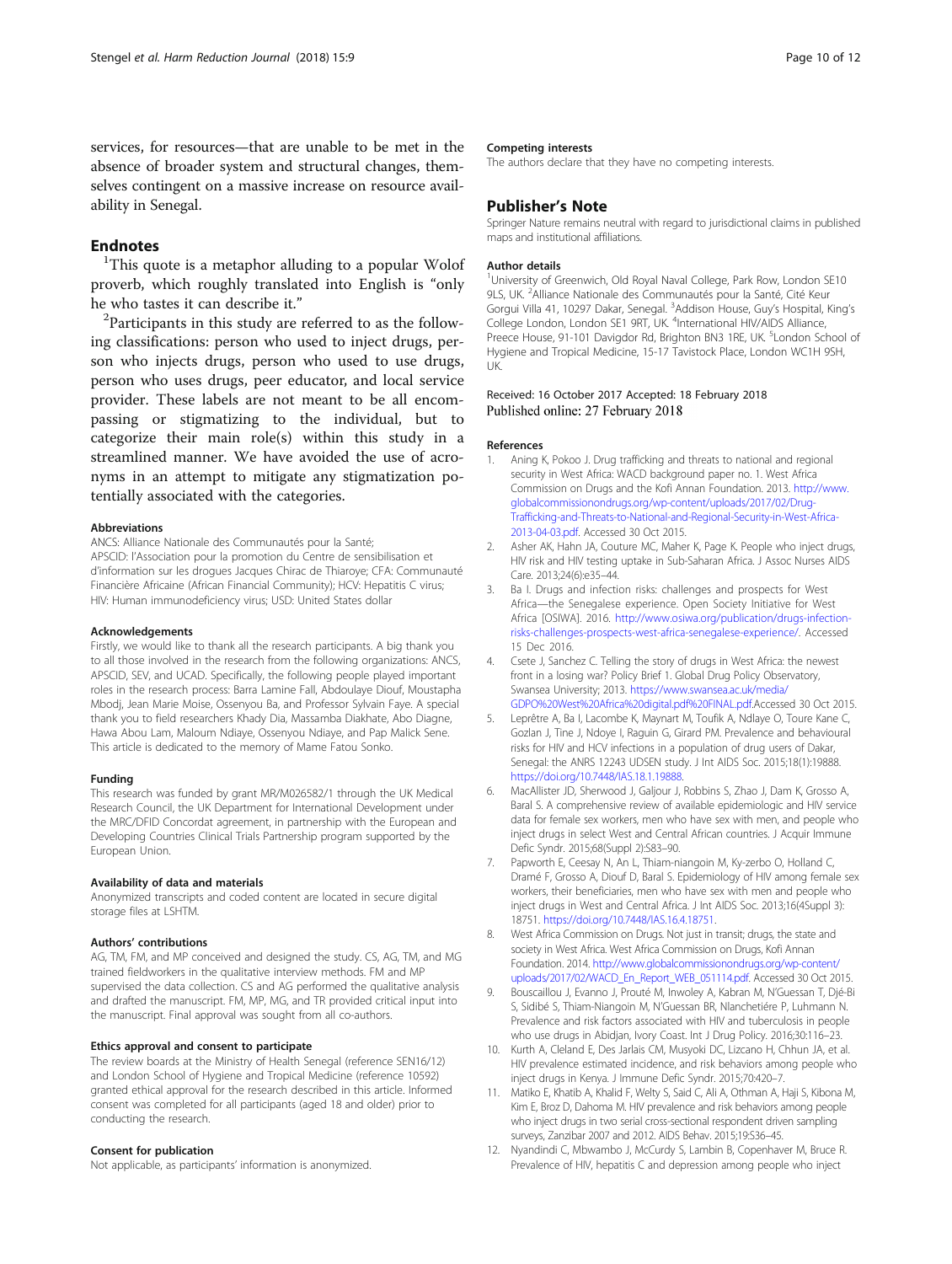<span id="page-10-0"></span>drugs in the Kinondoni Municipality in Dar es Salaam, Tanzania. Drug Alcohol Depend. 2014;140:e154.

- 13. Reid SR. Injection drug use, unsafe medical injections, and HIV in Africa: a systematic review. Harm Reduct J. 2009;6:24. <https://doi.org/10.1186/1477-7517-6-24>
- 14. Scheibe A, Makapela D, Brown B, Santos M, Hariga F, Virk H, Bekker LG, Lyan O, Fee N, Molnar M, Bocai A, Eligh J, Lehtovuori R. HIV prevalence and risk among people who inject drugs in five South African cities. Int J Drug Policy. 2016;3:107–15.
- 15. Abdool R. Policy change towards implementing harm reduction in Sub-Saharan Africa. Int J Drug Policy. 2016;30:140–2.
- 16. Nelson EUE. The social context of injection drug use and harm reduction programmes in Sub-Saharan Africa. Afr J Drug Alcohol Stud. 2016;15(2):123–34. <https://www.ajol.info/index.php/ajdas/article/view/156993/146603>
- 17. UNODC. Drug use and trafficking in Senegal: strengthening monitoring and treatment centres. UNODC: West and Central Africa. 2014. [https://www.](https://www.unodc.org/westandcentralafrica/en/senegal-%2D-drug-monitoring-and-rehabilitation.html) [unodc.org/westandcentralafrica/en/senegal-%2D-drug-monitoring-and](https://www.unodc.org/westandcentralafrica/en/senegal-%2D-drug-monitoring-and-rehabilitation.html)[rehabilitation.html](https://www.unodc.org/westandcentralafrica/en/senegal-%2D-drug-monitoring-and-rehabilitation.html). Accessed 30 Nov 2015.
- 18. Degenhardt L, Mathers B, Vickerman P, Rhodes T, Latkin C, Hickman M. Prevention of HIV infection for people who inject drugs: why individual, structural and combination approaches are needed. Lancet. 2010;376: 285–301.
- 19. MacArthur GJ, van Velzen E, Palmateer N, Kimber J, Pharris A, Hope V, Taylor A, Roy K, Aspinall E, Goldberg D, Rhodes T, Hedrich D, Salminen M, Hickman M, Hutchinson SJ. Interventions to prevent HIV and hepatitis C in people who inject drugs: a review of reviews to assess evidence of effectiveness. Int J Drug Policy. 2014;25(1):34–52.
- 20. Mathers BM, Degendhard L, Phillips B, Wiessing L, Hickman M, Strathdee S, Wodak A, Panda S, Tyndall M, Toufik A, Mattick RP. Global epidemiology of injecting drug use and HIV among people who inject drugs: a systematic review. Lancet. 2008;272(9651):1733–45.
- 21. Strathdee SA, Hallett TB, Bobrova N, Rhodes T, Booth R, Andool R, Hankins CA. HIV risk environment for injecting drug users: the past, present and future. Lancet. 2010;376(9727):268–84.
- 22. Harma HU. Standard operating procedure for outreach for injecting drug users. New Delhi: United Nations Office on Drugs and Crime, Regional Office for South Asia; 2012. [https://www.unodc.org/documents/southasia/publications/](https://www.unodc.org/documents/southasia/publications/sops/outreach-for-injecting-drug-users.pdf) [sops/outreach-for-injecting-drug-users.pdf.](https://www.unodc.org/documents/southasia/publications/sops/outreach-for-injecting-drug-users.pdf) Accessed 30 Jan 2017
- 23. International HIV/AIDS Alliance. Reaching drug users: a toolkit for outreach services. Brighton: International HIV/AIDS Alliance; 2012. [https://www.](https://www.aidsalliance.org/assets/000/000/380/90629-Reaching-drug-users-A-toolkit-for-outreach-services_original.pdf?1405520658) [aidsalliance.org/assets/000/000/380/90629-Reaching-drug-users-A-toolkit-for](https://www.aidsalliance.org/assets/000/000/380/90629-Reaching-drug-users-A-toolkit-for-outreach-services_original.pdf?1405520658)[outreach-services\\_original.pdf?1405520658](https://www.aidsalliance.org/assets/000/000/380/90629-Reaching-drug-users-A-toolkit-for-outreach-services_original.pdf?1405520658) Accessed 29 Jan 2017
- 24. Needle RH, Burrows D, Friedman SR, Dorabjee J, Touzé G, Badrieva L, Grund J-PC, Kumar MS, Nigro L, Manning G, Latkin C. Effectiveness of communitybased outreach in preventing HIV/AIDS among injecting drug users. Int J Drug Policy. 2005;16(Suppl 1):45–57.
- 25. Coyle SL, Needle RH, Normand J. Outreach-based HIV preventions for injecting drug users: a review of publish outcome data. Public Health. 1999; 113(S1):19–30. PMCID: PMC1307724
- 26. Stimson GV, Eaton G, Rhodes T, Power R. Potential development of community oriented HIV outreach among drug injectors in the UK. Addiction. 1994;89(12):1601–11.
- 27. World Health Organisation (WHO). Evidence for action: effectiveness of communitybased outreach in preventing HIV/AIDS among injecting drug users. Geneva: WHO; 2004. <http://apps.who.int/iris/bitstream/10665/42931/1/9241591528.pdf>
- 28. Broadhead RS, Heckathorn DD, Altice FL, van Hulst Y, Carbone M, Friedland GH, O'Connor PG, Selwyn PA. Increasing drug users' adherence to HIV treatment: results of a peer-driven intervention feasibility study. Soc Sci Med. 2002;55(2):235–46.
- 29. Rhodes T. HIV outreach, peer education and community change: developments and dilemmas. Health Educ J. 1994;53:92–9.
- 30. Weeks MR, Convey M, Dickson-Gomez J, Li J, Radda K, Martinez M, Robles E. Changing drug users' risk environments: peer health advocates as multi-level community change agents. Am J Community Psychol. 2009;43(3–4):330–44.
- 31. Friedman SR, Maslow C, Bolyard M, Sandoval M, Mateu-Geabert P, Neaigus A. Urging others to be healthy: "intravention" by injection drug users as a community prevention goal. AIDS Educ Prev. 2004;16(3):250–63.
- 32. Li J, Weeks MR, Borgatti SP, Clair S, Dickson-Gomez J. A social network approach to demonstrate the diffusion and change process of intervention from peer health advocates to the drug using community. Subst Use Misuse. 2012;47(5):474–90.
- 33. Booth RE, Lehman WEK, Latkin CA, Dvoryak S, Brewster JT, Royer MS, Sinitsyna L. Individual and network interventions with injection drug users in 5 Ukraine cities. Am J Public Health. 2011;101(2):336–43.
- 34. Hayashi K, Wood E, Wiebe L, Qi J, Kerr T. An external evaluation of a peerrun outreach-based syringe exchange in Vancouver, Canada. Int J Drug Policy. 2010;21(5):418–21.
- 35. Marshall Z, Dechman MK, Minichiello A, Alcock L, Harris GE. Peering into the literature: a systematic review of the roles of people who inject drugs in harm reduction initiatives. Drug Alcohol Depend. 2015; 151(2015):1–14.
- 36. Smyrnov P, Andreeva T, Vasylyeva T. Peer driven intervention (PDI) as an approach to reduce risky practices among injection drug users (IDUs) in Ukraine. Tob Control Public Health East Eur. 2012;2(Suppl 1):59–60. ISSN: 2222-4629
- 37. Kerr T, Small W, Peeace W, Douglas D, Pierre A, Wood E. Harm reduction by a "user-run" organization: a case study of the Vancouver Area Network of Drug Users (VANDU). Int J Drug Policy. 2006;17(2):61–9.
- 38. Kerr T, Hayashi K, Fairbairn N, Kaplan K, Suwannawong P, Zhang R, Wood E. Expanding the reach of harm reduction in Thailand: experiences with a drug user-run drop-in centre. Int J Drug Policy. 2010;21(3):255–8.
- 39. Latkin CA. Outreach in natural settings: the use of peer leaders for HIV prevention among injecting drug users' networks. Public Health Rep. 1998; 113(Suppl 1):151–9. PMCID: PMC1307737
- 40. Mitchell SG, Peterson JA, Latkin CA. The impact of drug use on perceptions of credibility in indigenous outreach workers. Qual Health Res. 2006;16(8): 1108–19.
- 41. Morgan K, Lee J, Sebar B. Community health workers: a bridge to healthcare for people who inject drugs. Int J Drug Policy. 2015;26(4):380–7.
- 42. Broadhead RS, Heckathorn DD, Weakliem DL, Anthony DL, Madray H, Mills RJ, Hughes J. Harnessing peer networks as an instrument for AIDS prevention: results from a peer driven intervention. Public Health Rep. 1998;113(Suppl 1): 42–57. PMCID: PMC1307726
- 43. Trotter RT, Bowen AM, Potter JM. Network models for HIV outreach and prevention programs for drug users. NIDA Res Monogr. 1995;151:144–80. Accessed via: [https://www.researchgate.net/profile/John\\_Potterat/publication/](https://www.researchgate.net/profile/John_Potterat/publication/14459319_Ethical_and_legal_issues_in_social_network_research_the_real_and_the_ideal/links/0c96051b08457cacfc000000.pdf#page=150) [14459319\\_Ethical\\_and\\_legal\\_issues\\_in\\_social\\_network\\_research\\_the\\_real\\_](https://www.researchgate.net/profile/John_Potterat/publication/14459319_Ethical_and_legal_issues_in_social_network_research_the_real_and_the_ideal/links/0c96051b08457cacfc000000.pdf#page=150) [and\\_the\\_ideal/links/0c96051b08457cacfc000000.pdf#page=150](https://www.researchgate.net/profile/John_Potterat/publication/14459319_Ethical_and_legal_issues_in_social_network_research_the_real_and_the_ideal/links/0c96051b08457cacfc000000.pdf#page=150)
- 44. Ferrence R. Diffusion theory and drug use. Addiction. 2002;96(1):165–73.
- 45. Dechman MK. Peer helpers' struggles to care for "others" who inject drugs. Int J Drug Policy. 2015;26(5):492–500.
- 46. Rhodes T. Risk environments and drug harms: a social science for harm reduction approach. Int J Drug Policy. 2009;20(3):193–201.
- 47. Rhodes T, Wagner K, Strathdee SA, Shannon K, Davidson P, Bourgois P. Structural violence and structural vulnerability within the risk environment: theoretical and methodological perspectives for a social epidemiology of HIV risk among injection drug users and sex workers. In: Rethinking social epidemiology. London: Springer; 2012. p. 205–30.
- 48. Faulkner-Gurstein R. The social logic of naloxone: peer administration, harm reduction, and the transformation of social policy. Soc Sci Med. 2017;180: 20–7. http://dx.doi.org/10.1016/j.socscimed.2017.03.013
- 49. Medley A, Kennedy C, O'Reilly K, Sweat M. Effectiveness of peer education interventions for HIV prevention in developing countries: a systematic review and meta-analysis. AIDS Educ Prev. 2009;21:181–206.
- 50. Wagner N, Arcand JL, Sakho C, Diallo PA. HIV/AIDS sensitisation and peer mentoring: evidence from a randomised experiment in Senegal. J Dev Eff. 2014;6(2):147–66.
- 51. ANCS et APSCID. Manuel de formation sur la 'prevention de la transmission sanguine et sexuelle du VIH chez les consommateurs de drogues injectables' (CDI). Private communication; 2015.
- 52. Ezzy D. Qualitative analysis: practice and innovation. London: Routledge; 2002.
- 53. Green J, Thorogood N. Qualitative methods in health research. London: SAGE; 2014.
- 54. Daley, B. Using concept maps in qualitative research. Concept maps: theory, methodology, technology. Proceedings of the first international conference on concept mapping. 2004. Pamplona, Spain. Accessed via: [http://cmc.ihmc.us/papers/cmc2004-060.pdf.](http://cmc.ihmc.us/papers/cmc2004-060.pdf)
- 55. Jozaghi E, Lampkin H, Andresen MA. Peer-engagement and its role in reducing the risk behavior among crack and methamphetamine smokers of the Downtown Eastside community of Vancouver, Canada. Harm Reduct J. 2016;13(19) [https://doi.org/10.1186/s12954-016-0108-z.](https://doi.org/10.1186/s12954-016-0108-z)